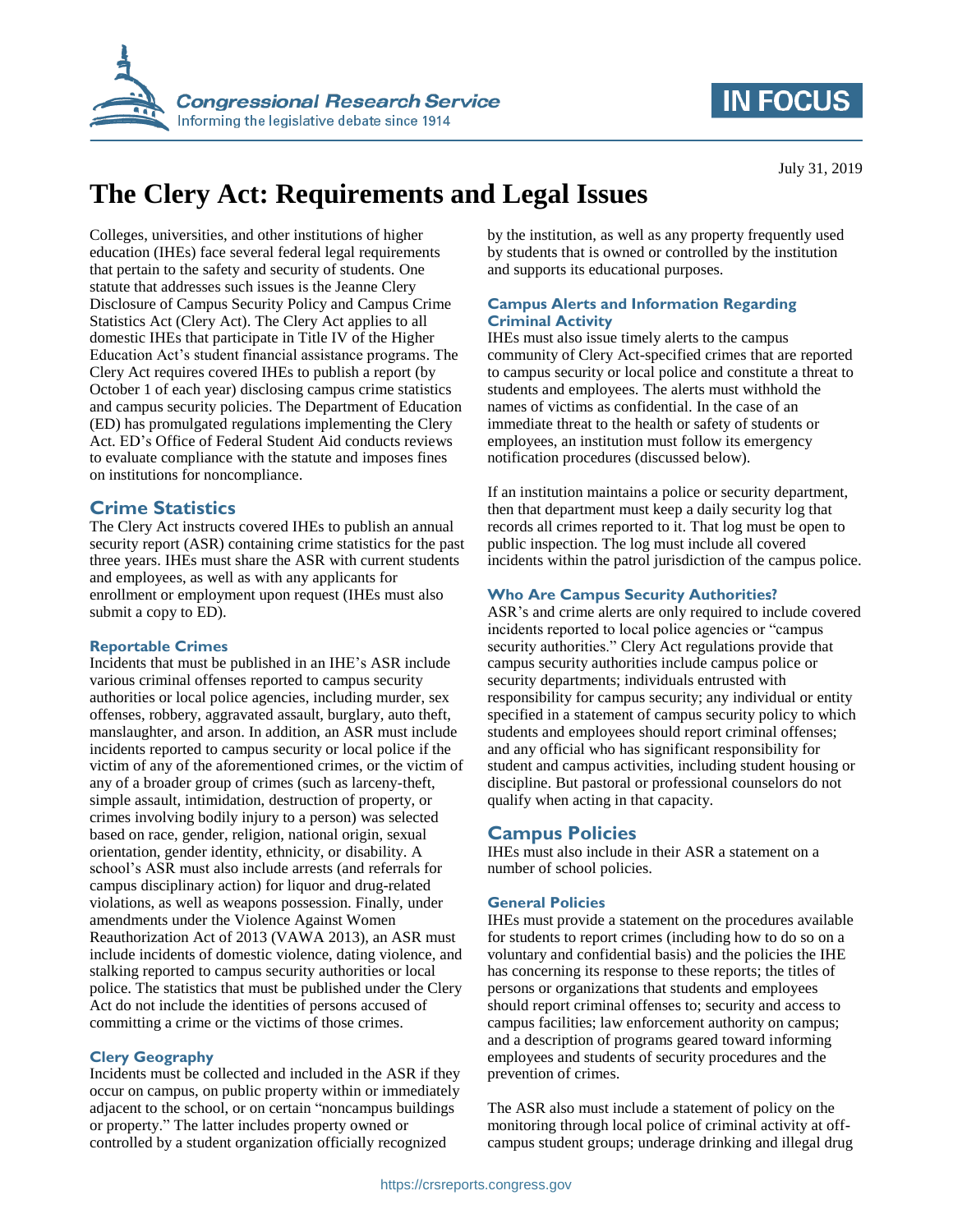possession, use, or sale; and where to find information about registered sex offenders.

An ASR also must include a statement of policies on immediate emergency response and evacuation procedures. These must include procedures to notify the campus community immediately during a significant emergency or dangerous situation involving an immediate threat to the health or safety of students or staff on campus. Finally, institutions that provide on-campus housing for students must provide a policy statement on missing student notification procedures.

#### **VAWA Offenses**

VAWA 2013 amended the Clery Act to require that IHEs include a statement of policy in their ASRs about programs to prevent domestic violence, dating violence, sexual assault, and stalking. The statement must also address awareness programs for incoming students and employees (as well as ongoing awareness campaigns for students and faculty) that define these terms. The ASR must also include the definition of consent; safe options for bystander intervention; and recognizing warning signs of abusive conduct.

The ASR also must include a statement of policy on an IHE's procedures to address such incidents. This includes the standard of evidence used during any disciplinary hearing; possible sanctions or protective measures that may be imposed following a determination that the conduct occurred; and procedures victims should follow if an offense has occurred. The latter includes information about to whom an offense should be reported; as well as a victim's option to notify law enforcement authorities, be assisted in doing so by campus authorities, and decline to notify authorities if the victim so chooses.

In addition, the statement of policy must address specific procedures on disciplinary actions in cases of alleged domestic violence, dating violence, sexual assault, or stalking. The policy must include a "clear statement" that the accuser and accused have the same opportunity to have others present during a disciplinary proceeding; that both accuser and accused will receive notice of the outcome of a proceeding and appeal procedures; and that such proceedings shall be fair, prompt, and impartial and be conducted by officials who have received training on the safety of victims during the investigation and hearing process. And Clery Act regulations provide that proceedings must be conducted in a way that provides equal access to the accuser and accused of any information used during a disciplinary meeting or hearing.

The policy statement must also address information on how the institution will ensure the confidentiality of victims; written notification for students and employees on support systems for the campus community; and written notification for victims about options and assistance, such as altering academic and living situations.

Finally, under the statute, students or employees who report to the IHE that they are victims of domestic violence,

dating violence, sexual assault, or stalking must be provided with a written explanation of their rights.

### **Enforcement**

ED's Office of Federal Student Aid enforces the Clery Act (and its attendant regulations) by conducting reviews of institutions' compliance with the statute's requirements. Such reviews may be triggered in several ways, such as through receipt of a complaint or significant media attention. When a review is completed, ED issues a Program Review Report that describes noncompliance concerns for an IHE and offers it an opportunity to respond. After considering all the information it receives, ED issues a Final Program Review Determination Letter. Based on these findings, ED may issue fines for violating the Clery Act and its regulatory requirements.

## **Legal Considerations for Congress**

Congress has addressed the safety and security of postsecondary students through a number of statutes, such as the Clery Act, that impose obligations on institutions of higher education. The responsibilities of an IHE under the Clery Act must be understood in relationship to other relevant federal statutes that could impose different requirements regarding a school's response to the same class of incidents. For instance, the Family Educational Rights and Privacy Act (FERPA) limits the disclosure of student education records. But the Clery Act and its regulations require a clear statement of policy that addresses procedures regarding disciplinary action for VAWA 2013 offenses, which include the disclosure to both an accuser and the accused of the results of any proceeding, as well as equal access to any information used during disciplinary meetings and hearings. Clery Act regulations provide that compliance with these provisions does not constitute a FERPA violation.

Likewise, Title IX of the Education Amendments of 1972 (Title IX) requires schools to respond appropriately to incidents of sexual harassment and assault. At times, certain Clery Act crimes can also constitute sexual harassment or assault under Title IX, meaning that IHEs may have overlapping responsibilities under both statutes regarding the same incident (for more on Title IX and sexual harassment, see CRS Report R45685, *Title IX and Sexual Harassment: Private Rights of Action, Administrative Enforcement, and Proposed Regulations*, by Jared P. Cole and Christine J. Back).

Several bills to amend the Clery Act have been introduced in the 116<sup>th</sup> Congress. Proposals include increasing the penalty for a violation to \$150,000; requiring IHEs to report on the number of selected crimes that involved a victim with a disability; and providing that IHEs adopt policies to improve their responses to hate crimes.

Another consideration for Congress is how the directives of the Clery Act are effectuated. While ED enforces the statute and can issue fines for noncompliance, the law contains no provision conferring private individuals, including students, with a right to bring suit in federal court against an IHE challenging its compliance with the Clery Act.